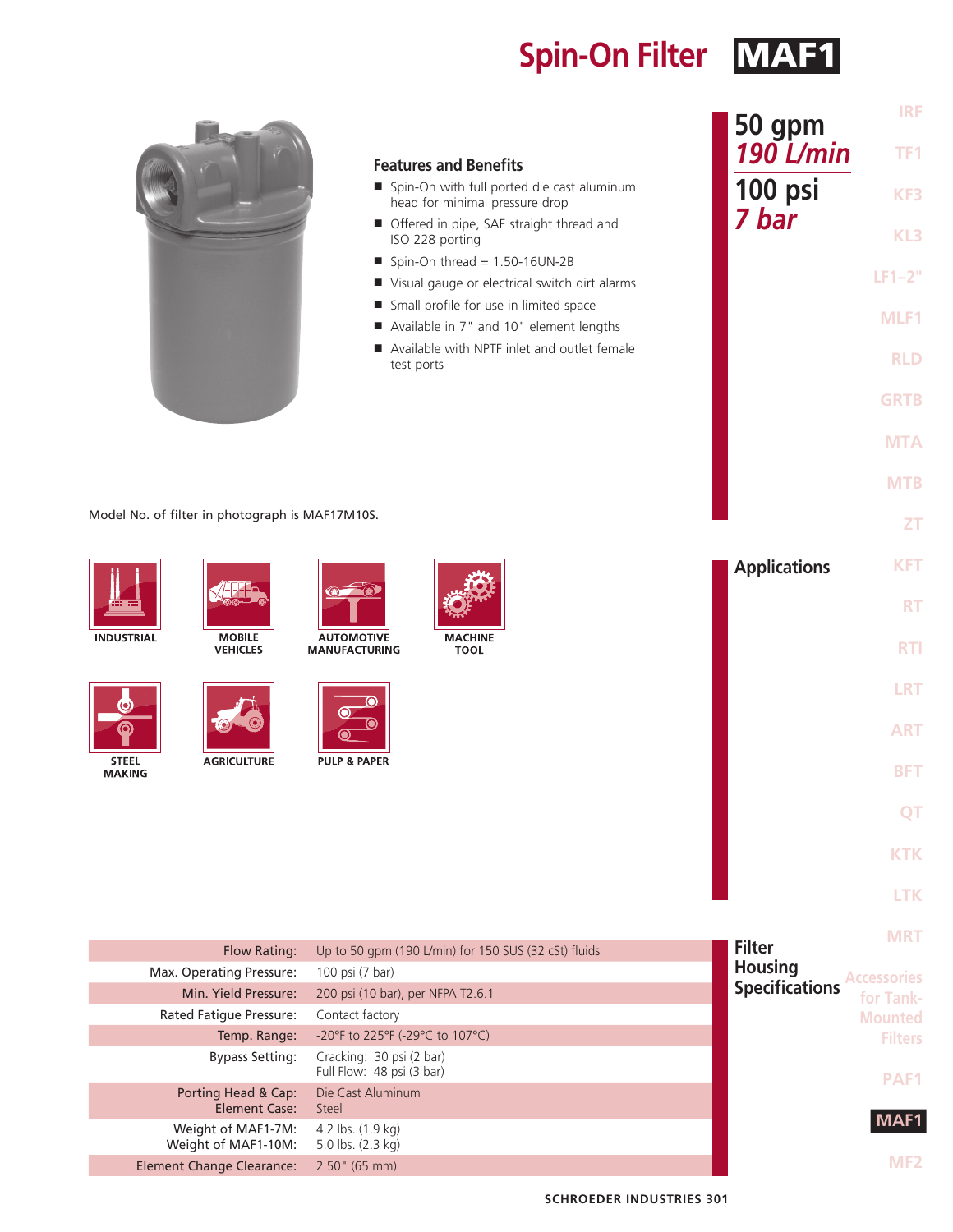## MAF1 **Spin-On Filter**



Installation instructions included on element.

Metric dimensions in ( ).

| Element  <br>Performance |                  |               | Filtration Ratio Per ISO 4572/NFPA T3.10.8.8 | Using automated particle counter (APC) calibrated per ISO 4402 | <b>Filtration Ratio wrt ISO 16889</b><br>Using APC calibrated per ISO 11171 |                  |  |
|--------------------------|------------------|---------------|----------------------------------------------|----------------------------------------------------------------|-----------------------------------------------------------------------------|------------------|--|
| Information              | Element          | $B_v \geq 75$ | $B_v \ge 100$                                | $B_v \ge 200$                                                  | $B_{v}(c) \ge 200$                                                          | $Bv(c) \ge 1000$ |  |
|                          | 7M3              | 6.8           | 7.5                                          | 10.0                                                           | N/A                                                                         | N/A              |  |
|                          | 7M <sub>10</sub> | 15.5          | 16.2                                         | 18.0                                                           | N/A                                                                         | N/A              |  |
|                          | 7MZ3/10MZ3       | <1.0          | <1.0                                         | 2.0                                                            | <4.0                                                                        | 4.8              |  |
|                          | 7MZ10/10MZ10     | 7.4           | 8.2                                          | 10.0                                                           | 8.0                                                                         | 10.0             |  |
|                          | 10MZW10          | N/A           | N/A                                          | N/A                                                            | 6.9                                                                         | 8.6              |  |

| Dirt Holding | <b>Element</b>  | DHC (gm)                                                                | Element | DHC (gm)                                      |  |
|--------------|-----------------|-------------------------------------------------------------------------|---------|-----------------------------------------------|--|
| Capacity     | 7M <sub>3</sub> | 50                                                                      |         |                                               |  |
|              | 7M10            | 37                                                                      |         |                                               |  |
|              | 7MZ3            | 105                                                                     |         |                                               |  |
|              | 7MZ10           | 104                                                                     | 10MZW10 | 53                                            |  |
|              |                 |                                                                         |         |                                               |  |
|              |                 | Element Collapse Rating: 100 psid (7 bar)                               |         |                                               |  |
|              |                 | Flow Direction: Outside In                                              |         |                                               |  |
|              |                 | Element Nominal Dimensions: 7M: 5.0" (125 mm) O.D. x 7.0" (180 mm) long |         |                                               |  |
|              |                 |                                                                         |         | 10M: 5.0" (125 mm) O.D. x 10.5" (261 mm) long |  |
|              |                 |                                                                         |         |                                               |  |
|              |                 |                                                                         |         |                                               |  |
|              |                 |                                                                         |         |                                               |  |
|              |                 |                                                                         |         |                                               |  |
|              |                 |                                                                         |         |                                               |  |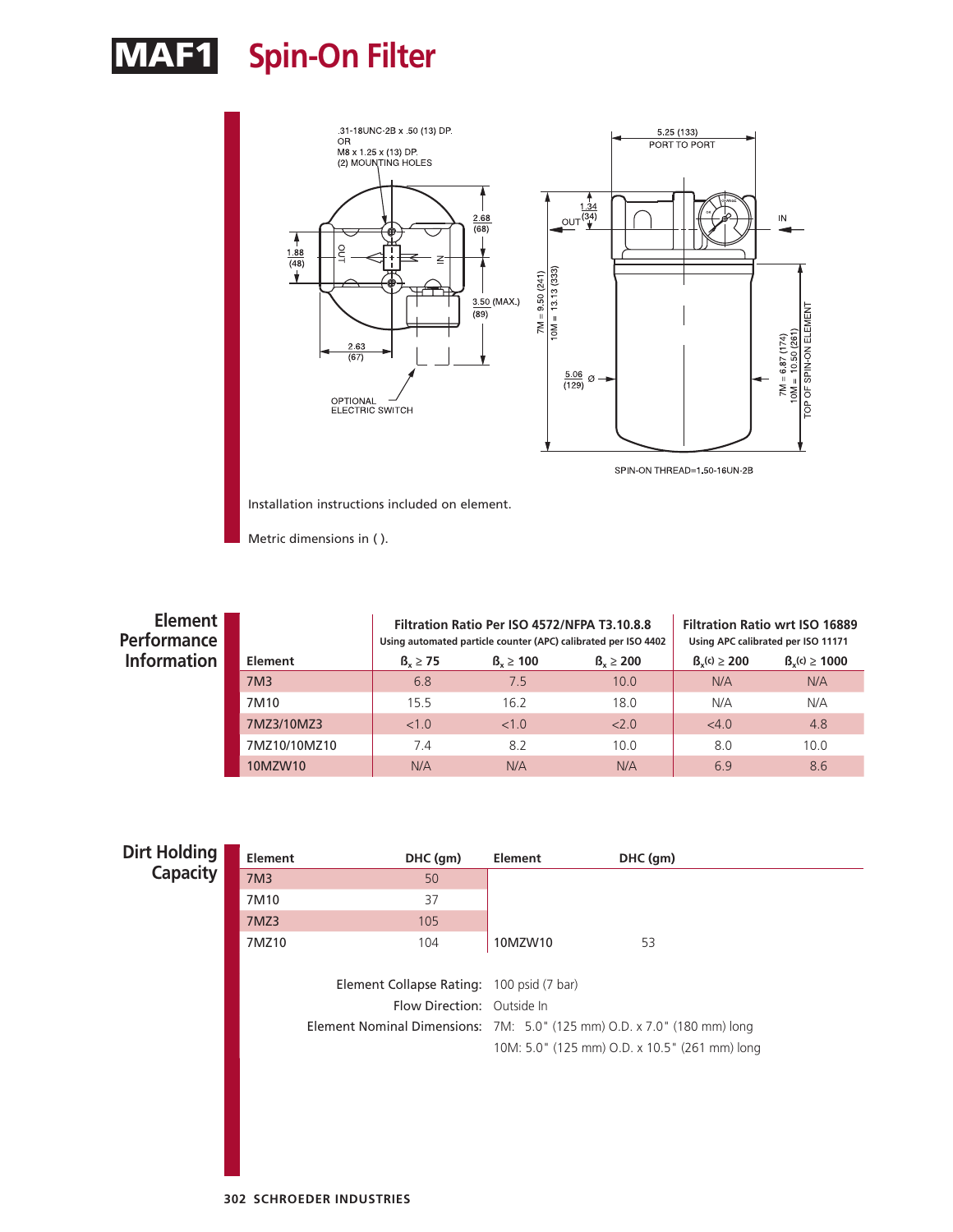## **Spin-On Filter MAF1**

| <b>Type Fluid</b><br><b>Appropriate Schroeder Media</b>                                                                                                                                                             |                           |                         |                                                                  |                                                            | <b>Fluid</b>   | <b>IRF</b>      |               |                                     |             |
|---------------------------------------------------------------------------------------------------------------------------------------------------------------------------------------------------------------------|---------------------------|-------------------------|------------------------------------------------------------------|------------------------------------------------------------|----------------|-----------------|---------------|-------------------------------------|-------------|
| <b>Petroleum Based Fluids</b>                                                                                                                                                                                       |                           |                         | All E media (cellulose) and Z-Media <sup>®</sup> (synthetic)     |                                                            |                |                 | Compatibility | TF1.                                |             |
|                                                                                                                                                                                                                     | <b>High Water Content</b> |                         | 3 and 10 $\mu$ Z-Media <sup>®</sup> (synthetic)                  |                                                            |                |                 |               |                                     |             |
|                                                                                                                                                                                                                     |                           | <b>Invert Emulsions</b> | 10 $\mu$ Z-Media <sup>®</sup> (synthetic)                        |                                                            |                |                 |               |                                     | KF3         |
|                                                                                                                                                                                                                     |                           | Water Glycols           | 3 and 10 $\mu$ Z-Media <sup>®</sup> (synthetic)                  |                                                            |                |                 |               |                                     |             |
|                                                                                                                                                                                                                     |                           |                         |                                                                  |                                                            |                |                 |               |                                     | KL3         |
|                                                                                                                                                                                                                     |                           |                         |                                                                  |                                                            |                |                 |               |                                     |             |
|                                                                                                                                                                                                                     |                           |                         |                                                                  |                                                            |                |                 |               |                                     | $LF1-2"$    |
| Element<br>Element selections are predicated on the use of 150 SUS (32 cSt)                                                                                                                                         |                           |                         |                                                                  |                                                            | <b>Element</b> |                 |               |                                     |             |
| Pressure                                                                                                                                                                                                            | <b>Series</b>             | Part No.                |                                                                  | petroleum based fluid and a 30 psi (2.1 bar) bypass valve. |                |                 |               | <b>Selection</b>                    | MLF1        |
|                                                                                                                                                                                                                     | F<br>Media                | M3                      |                                                                  | M <sub>3</sub>                                             |                |                 | See RLT       | <b>Based on</b><br><b>Flow Rate</b> |             |
| To<br>100 psi                                                                                                                                                                                                       |                           | M10                     |                                                                  | M10                                                        |                |                 | See RLT       |                                     | <b>RLD</b>  |
| $(7 \text{ bar})$                                                                                                                                                                                                   | $7 -$                     | MZ3                     |                                                                  | MZ3                                                        |                |                 | See RLT       |                                     |             |
|                                                                                                                                                                                                                     | Media <sup>®</sup>        | <b>MZ10</b>             |                                                                  | MZ10                                                       |                |                 | See RLT       |                                     | <b>GRTB</b> |
|                                                                                                                                                                                                                     | Flow                      | gpm                     | $10^{\circ}$                                                     | $20^{\circ}$                                               | $30^{\circ}$   | $\overline{40}$ | $50^{\circ}$  |                                     |             |
|                                                                                                                                                                                                                     |                           | (L/min)                 | 5 <sup>1</sup><br>$\Omega$                                       | 100 <sub>o</sub>                                           |                | 150             | 190           |                                     | <b>MTA</b>  |
|                                                                                                                                                                                                                     |                           |                         |                                                                  |                                                            |                |                 |               |                                     | <b>MTB</b>  |
|                                                                                                                                                                                                                     |                           |                         | Shown above are the elements most commonly used in this housing. |                                                            |                |                 |               |                                     |             |
| Note: Contact factory regarding use of E media in High Water Content, Invert Emulsion and Water Glycol<br>Applications. For more information, refer to Fluid Compatibility: Fire Resistant Fluids, pages 19 and 20. |                           |                         |                                                                  |                                                            |                | ΖT              |               |                                     |             |

**KFT Pressure** ∆**Phousing** ∆**Pelement Drop** MAF1  $\Delta P_{\text{housing}}$  for fluids with sp gr = 0.86: ∆Pelement = flow x element ∆P factor x viscosity factor **RT Information** *El. ∆P factors @ 150 SUS (32 cSt):* **Based on**  Flow  $(L/min)$ <br>(100) **Flow Rate RTI**  $(50)$  $(150)$ **7M3** .23  $10$ **and Viscosity 7M10** .14 ε **LRT 7MZ3** .22 ÷  $(0.50)$ **7MZ10** .17  $(bar)$  $\Delta P$  psi **ART**  $\triangleq$  $\overline{4}$  $(0.25)$ ÷ If working in units of bars & L/min, divide above factor **BFT**  $\overline{\phantom{0}}$ by 54.9. *Viscosity factor:* Divide viscosity by 150 SUS (32 cSt).  $\pmb{0}$  $\overline{30}$  $\overline{5}0$ 20 30<br>Flow gpm 40 10 **QT KTK** sp gr = specific gravity Sizing of elements should be based on element flow information provided in the Element Selection chart above. **LTK MRT Notes**∆**Pfilter =** ∆**Phousing +** ∆**Pelement Exercise:** Determine ∆P at 25 gpm (95 L/min) for **Accessories** MAF17M3P using 200 SUS (44 cSt) fluid. **for Tank-Mounted Solution: Filters**  $\Delta P_{\text{housing}}$  = 1.0 psi [.08 bar]  $\Delta P_{element}$  = 25 x .23 x (200÷150) = 7.7 psi **PAF1** or  $=$  [95 x (.23÷54.9) x (44÷32) = .54 bar]

> $\Delta P_{total}$  = 1.0 + 7.7 = 8.7 psi or

> > $=[.08 + .54 = .62 \text{ bar}]$

**SCHROEDER INDUSTRIES 303**

**MAF1**

**MF2**